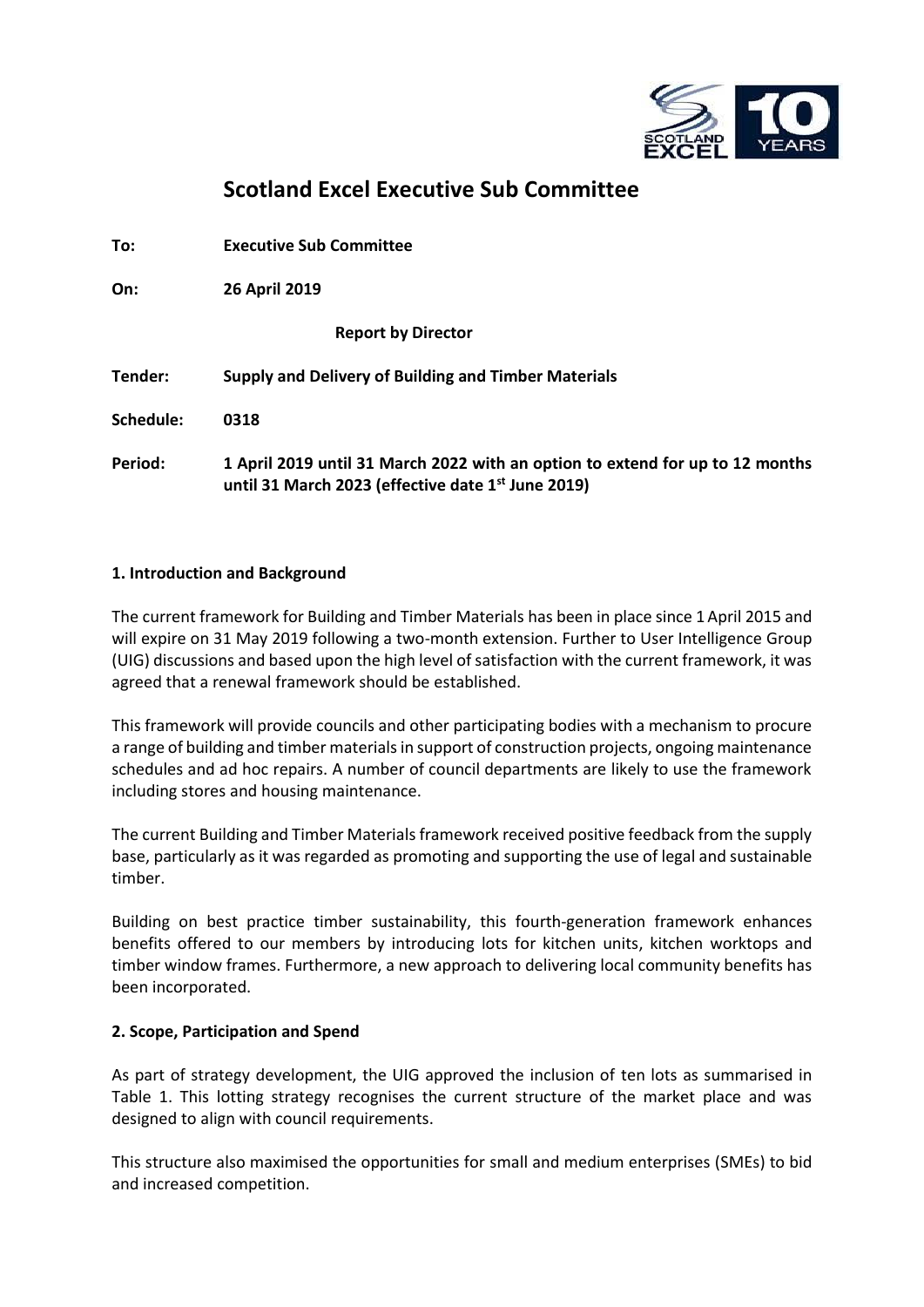#### **Table 1: Lotting Structure**

| <b>Lot Title</b>                   | <b>Number of products</b> | <b>Estimated % of spend</b> |
|------------------------------------|---------------------------|-----------------------------|
| Lot 1 - Timber Doors               | 42                        | 7%                          |
| Lot 2 – Timber Door Sets           | 17                        | 3%                          |
| Lot 3 - Sheet and Timber Materials | 151                       | 32%                         |
| Lot $4$ – Timber Fencing           | 16                        | 2%                          |
| Lot 5 - Laminated Walls Panels     | 17                        | 17%                         |
| Lot 6 – Kitchen Units and Worktops | 281                       | 8%                          |
| Lot 7 - Timber Window Frames       | 42                        | 5%                          |
| Lot $8$ – Building Materials       | 95                        | 17%                         |
| Lot $9$ – Roofing Materials        | 77                        | 8%                          |
| Lot 10 - Glazing Materials         | 165                       | 1%                          |

As detailed in Appendix 1, 31 councils have confirmed their intention to participate. This is an increase from the 30 councils participating in the current framework. Stirling Council had their own arrangements in place until 31 March 2019 and have advised that this was being extended. Scotland Excel will liaise with the council ahead of the expiry of the contract to review their options for ongoing requirements.

Cross sectoral discussions have also been held with City Building Glasgow, Advanced Procurement for Universities and Colleges (APUC), Scottish Prison Service (SPS) and housing associations with all confirming their intention to participate. The forecast annual spend for participating councils and associate members is £15m, equating to £60m over the term of the framework, including the extension period.

## **3. Procurement Process**

A UIG consisting of representatives from participating councils agreed the procurement strategy. In addition, a working group consisting of technical and procurement representatives was formed to review technical specifications and the core product list.

Engagement with the market was carried out via a Prior Information Notice (PIN) which was published on 24 March 2018 whereby suppliers were invited to meet with Scotland Excel. Meetings were held with potential bidders including both incumbent and new suppliers. During these meetings, ability to service, trading processes, market trends, community benefits and sustainability were discussed in addition to the current core lists and specifications.

To ensure maximum competition, the UIG agreed that an open tender process should be followed to establish the framework.

This framework was advertised in the Official Journal of the European Union (OJEU) and the Public Contracts Scotland (PCS) portal on the 26 November 2018. The tender process was conducted using the Public Contracts Scotland Tender (PCS-Tender) system.

The procurement process followed a two-stage procedure. At stage one bidders were required to answer a number of questions on financial, technical and professional capability as well as respond to business probity requirements conducted using the European Single Procurement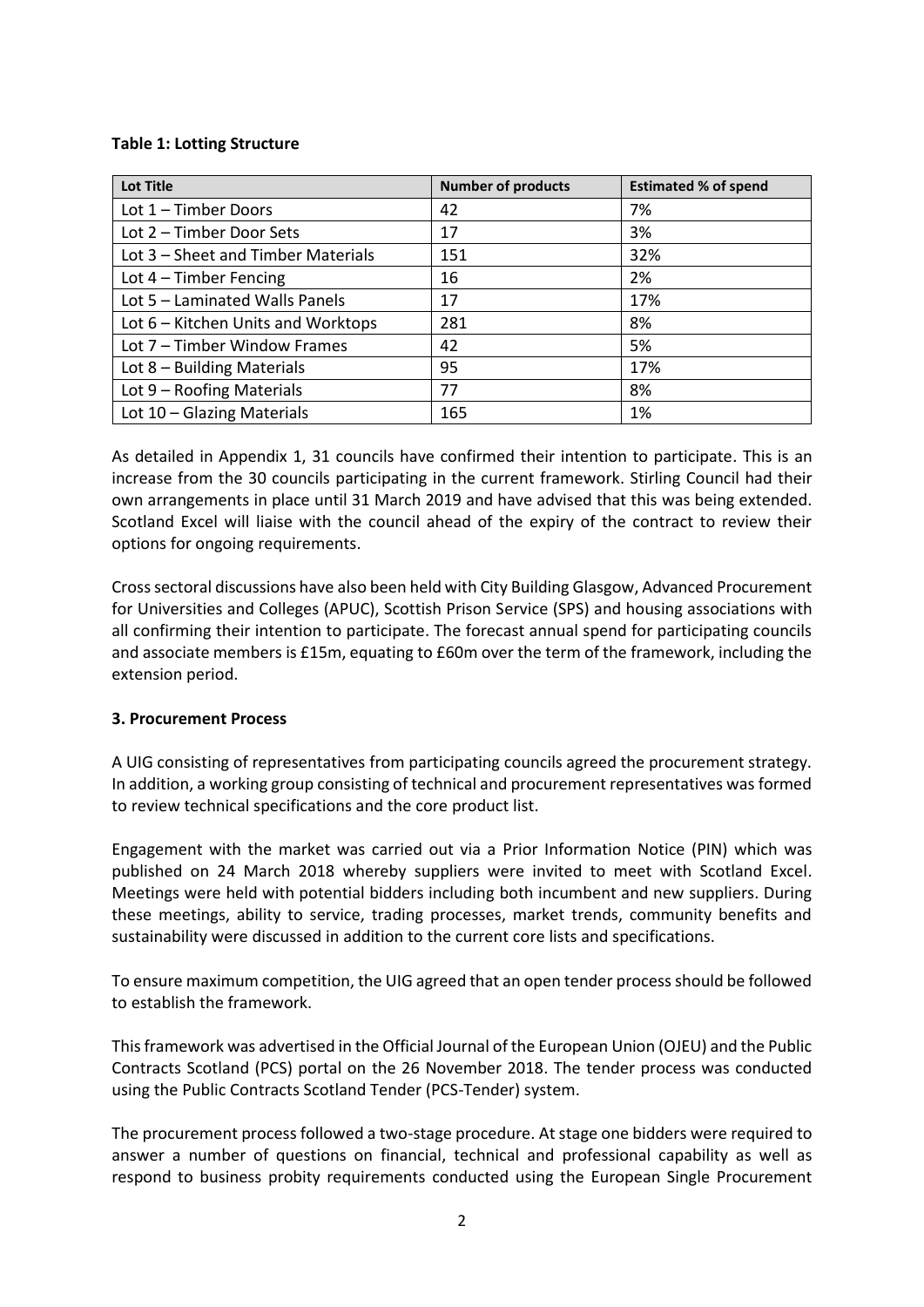Document (ESPD). Bidders were required to pass this stage to be eligible for award. At stage two, the technical and commercial sections were evaluated against the following criteria and weightings:

**Lots 1-7 (Timber Lots)**  Technical 30% Commercial 70%

**Lots 8-10 (Non-Timber Lots)**  Technical 20% Commercial 80%

Bidders offering for timber lots were required to upload evidence to confirm that all products offered will come from a legal and sustainable source in accordance with UK Government Timber Procurement Policy. Submitted evidence was assessed by Efeca, a sustainability consultant with expertise in timber sourcing.

Within the technical section, bidders were required to evidence their knowledge and experience by responding to method statements. These statements covered service and delivery, contract management and management of non-core spend, sustainability, and timber sustainability (for those bidders offering for lots to one to seven only). Bidders were also assessed in relation to their community benefit commitments and additional fixed pricing periods.

Within the commercial section, bidders' commercial offers were assessed on a lot-by-lot basis. Retrospective rebates were also scored. Bidders were invited to offer a range of unscored discounts including non-core items, collection, single source and delivery to central stores.

## **4. Report on Offers Received**

Offers were received by 25 bidders. A summary of the offers received is provided in Appendix 2.

Based on the criteria and scoring methodology set out in the tender document, a full evaluation of the offers received was completed. Appendix 3 confirms the scoring achieved by each bidder.

## **5. Recommendations**

Based on the evaluation undertaken, and in line with the criteria and weightings set out above, it is recommended that a multi-supplier framework arrangement is awarded to 23 suppliers across lots one to nine as outlined in Appendix 3.

Lot 10, Glazing Materials is not recommended for award.

All three bidders' product coverage was substantially lower than the minimum 75% indicated in the evaluation methodology. This was a new lot with an estimated spend representative of 1% of the value of the overall framework and demand from councils was limited. With product coverage so low and as other potential bidder may not have submitted a bid based on an inability to meet the minimum 75% coverage it is recommended that lot 10 is not awarded. Scotland Excel has engaged with the council requesting this additional lot to confirm that local sourcing will continue to be required.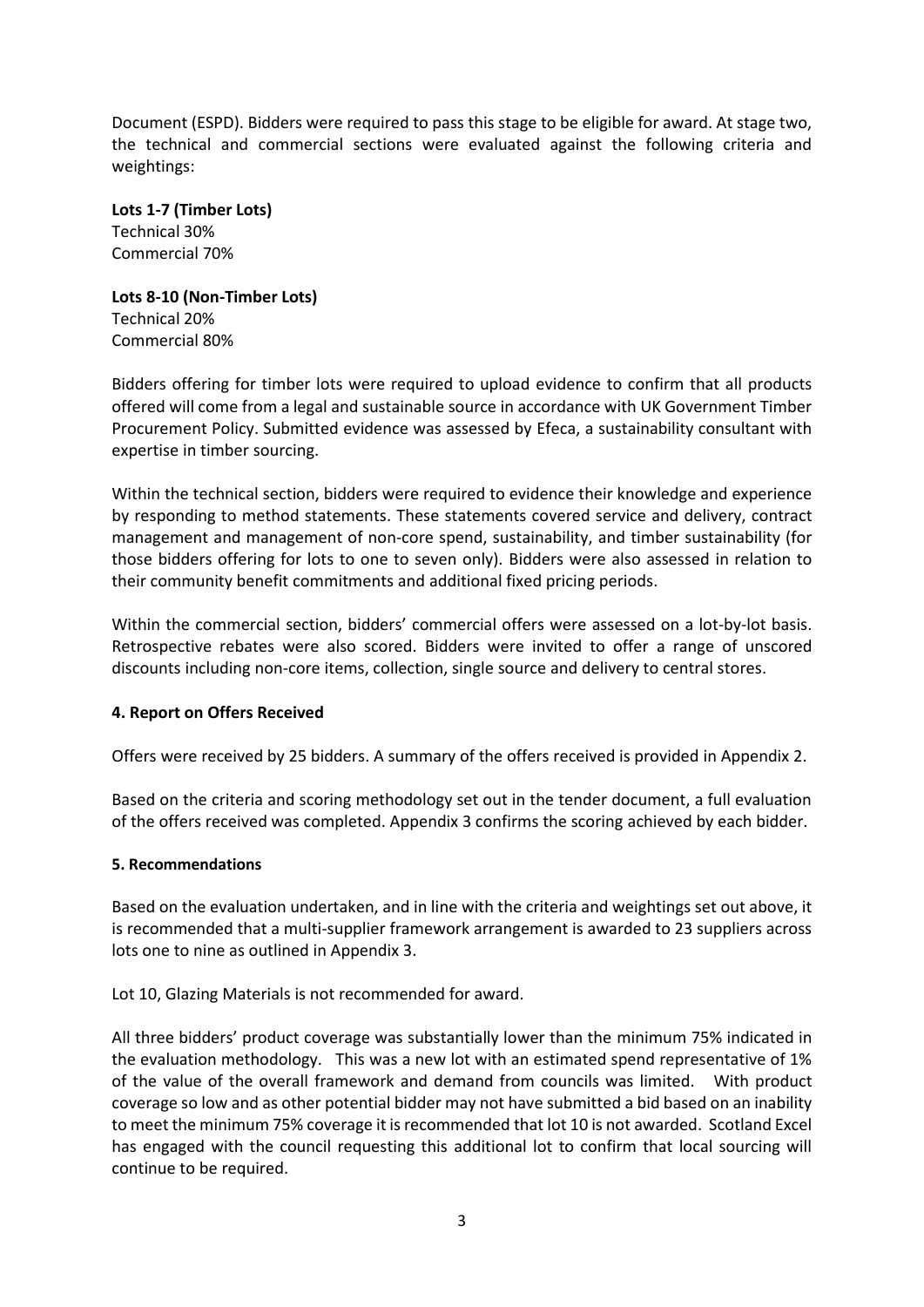The 23 recommended suppliers can meet operational requirements across all geographical areas, provide a range of choice and capacity for council members. These 23 recommended suppliers also represent a mix of small, medium and large organisations, with 18 of the recommended suppliers classified as SMEs.

## **6. Benefits**

## **Savings**

Scotland Excel conducted a benchmarking exercise for each council based on historic spend patterns. The results of this benchmarking are detailed in Appendix 1.

The projected average saving across members initially equated to 0.6%, an estimated total saving of approximately £63,926 per annum based on forecast spend levels. These figures are indicative of the market conditions bidding suppliers are experiencing. Supply chain price increases are filtering down to the suppliers bidding for the framework, who in turn have submitted price increases almost across the board. In order to mitigate the risk posed by these price increases, post-tender negotiations (PTN) were conducted with successful bidders in accordance with law and guidance in order to maximise potential savings and to ensure the renewed framework continues to offer value to our members.

Improved pricing on a selection of key items resulted in an additional saving of £44,074. The revised projected average saving across members is 1%, an estimated total of approximately £108,000 per annum.

In addition to the projected average savings, a range of early settlement, non-core, collection and sole supply discounts have also been offered. For the first time retrospective rebates have been included in this framework, ranging from 0.5% to 2% across multiple lots by nine bidders who are recommended for award.

Cost avoidance can also be reported through collaborative procurement as only one fee was payable to Efeca for their expert engagement. This equates to cost avoidance of £124,800.

## **Price Stability**

The framework applies fixed pricing periods of six months for timber lots and 12 months for nontimber lots. In addition to the mandatory fixed pricing periods, seven suppliers offered an additional six months fixed pricing on the timber lots. Thereafter, price reviews are permissible once every six months (timber lots) and 12 months (non-timber lots) to accommodate market fluctuations. All requests for price increases will be evaluated against prevailing market conditions and supporting documentary evidence.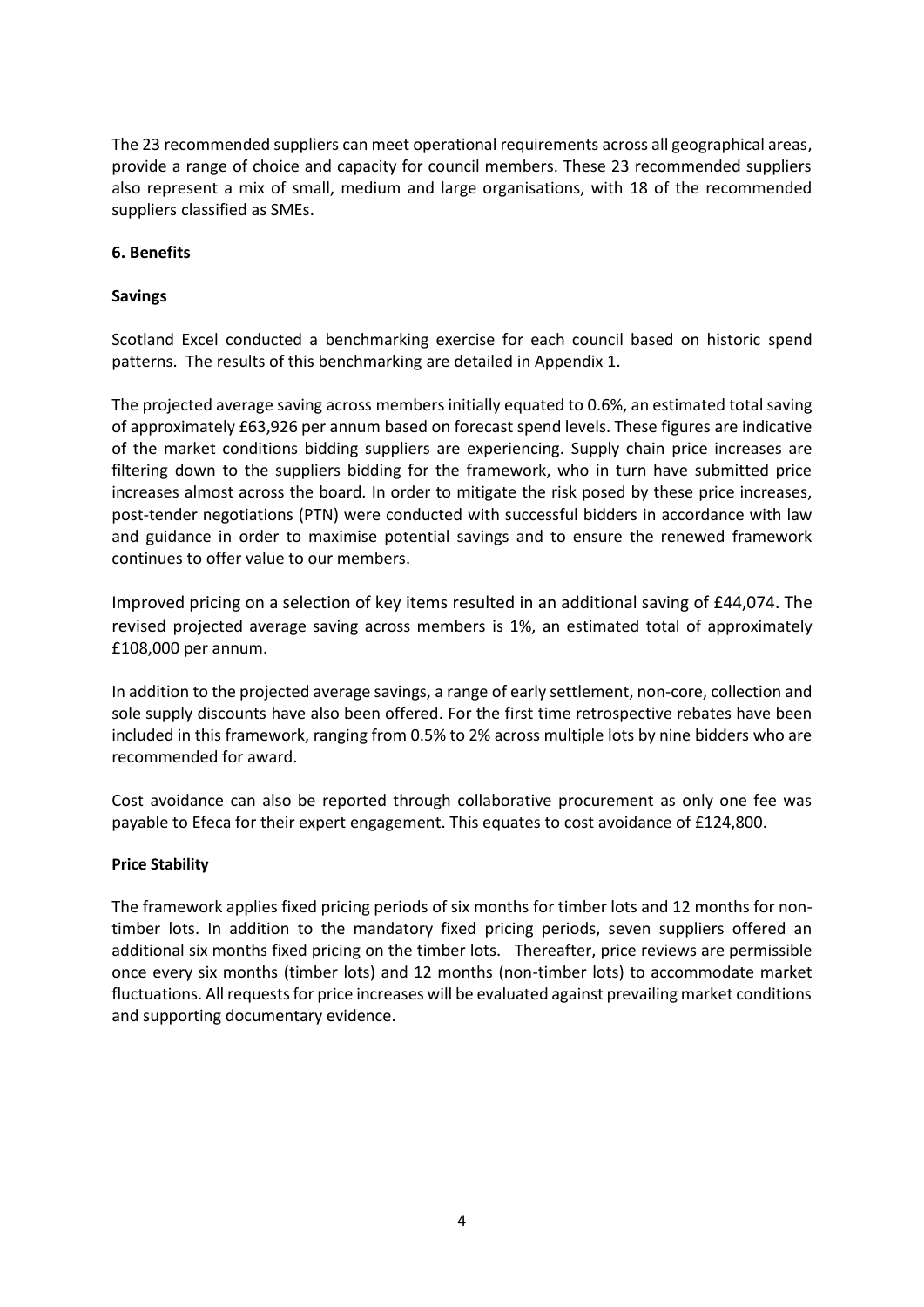#### **Sustainable Procurement Benefits**

Within the technical section of the tender, the sustainability method statement assessed bidders in relation to their activities undertaken to comply with relevant legislation and regulations. This statement also assessed how bidders promote recycle, reuse and reduce initiatives to minimise the impact of the supply chain on the environment. Bidders were also assessed on how they would support the delivery of relevant national outcomes and indicators as identified in the procurement strategy. A range of sustainable measures were outlined by suppliers, including reductions in emissions, packaging, water consumption, energy use and waste to landfill, the implementation of driver efficiency and fleet management measures and the introduction of reusable packaging and sustainable products.

For example, one supplier can offer an innovative service to reduce, reuse and recycle timber waste by collecting wood waste and converting it into sawdust, chips and shavings which are then reused in animal bedding or chipboard manufacture.

This framework reaffirmed that Scotland Excel and councils are committed to the UK Government Timber Procurement Policy and ensures that only legal and sustainable timber will be supplied through the framework.

Bidders to the timber lots were asked to complete a method statement pertaining to legal and sustainable timber. This method statement asked how suppliers proposed to manage the end to end timber supply chain to minimise the impact on the environment and ensure timber and woodderived products are from a legal and sustainable source. The majority of suppliers achieved high scores in this question demonstrating that best practice timber procurement has been embedded by the supply chain.

## **Community Benefits**

Scotland Excel is committed to maximising community benefits. All recommended suppliers have committed to delivering community benefits during the framework, which will improve the economic, social or environmental wellbeing of the specific council area.

The framework encourages community benefit outcomes for members and encourages suppliers to work collaboratively and innovatively to deliver local community benefits. The framework includes suggested community benefit outcomes such as jobs for long-term unemployed, supply chain development and modern apprenticeships. These outcomes are not exhaustive. Scotland Excel will work closely with awarded suppliers and our members to monitor the delivery of community benefits and share examples of best practice.

## **Fair Work Practices including the Living Wage**

Bidders were asked a describe how they would commit to Fair Work Practices for staff employed in the delivery of this framework. Responses indicated that policies on equality and diversity, programs for personal development of staff and fair and equal working practises were commonplace.

For information, bidders were also asked to confirm their Living Wage status which is set out in Appendix 4. Three suppliers are accredited Living Wage companies. Nine pay the Living Wage to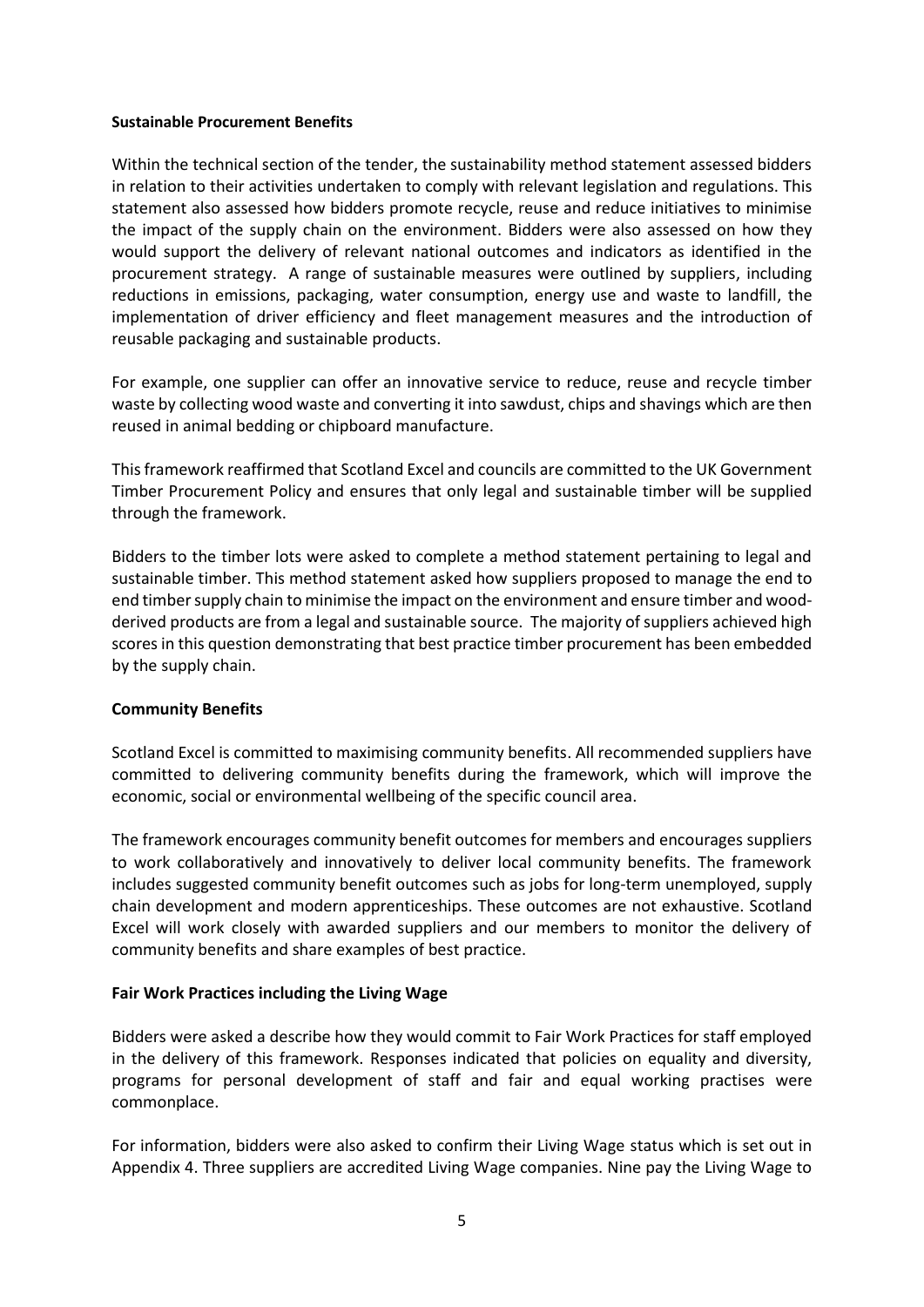all staff but are not accredited. Nine suppliers have stated they are not an accredited Living Wage Employer and do not currently pay the Living Wage to all employees.

Of the nine suppliers who have stated they are not an accredited Living Wage Employer and do not currently pay the Living Wage to all employees, three are paying more than 80% of their staff a wage equivalent to or above the Living Wage rate, three are paying between 65% and 70 % and two are paying 50%. One of the suppliers paying 50% of staff an equivalent or above rate is aiming to increase that figure to 75% by 2021.

Scotland Excel will continue to monitor Fair Work Practices including the Living Wage status during contract and supplier management.

## **Other Benefits**

Eight of the recommended suppliers can provide additional services including a cutting, finishing and bundling service as well as pallet uplift, which aids efficiency and stores management.

#### **7. Contract Mobilisation and Management**

Each supplier will be invited to a mobilisation meeting to outline the operation of the framework, including roles and responsibilities, management information, community benefits and timber documentation requirements. Both suppliers and participating members will be issued with a mobilisation pack containing all required details to utilise the framework.

Scotland Excel will explore demand for a framework launch event to provide new suppliers with an introduction to key stakeholders.

In accordance with Scotland Excel's established contract and supplier management programme, this framework has been classified as a level 2 arrangement in terms of both risk and spend requiring regular supplier and user group reviews as appropriate. Within the first year of the framework it is envisaged that more frequent meetings may be required to embed standard contract management procedures and expectations.

Scotland Excel will continue to engage with key stakeholders to ensure ongoing and appropriate checks are in place to confirm the legality and sustainability of timber supplied through the framework. This engagement will include discussions of how Scotland Excel can support councils in their obligations and promote the sustainable benefits of the framework.

Further initiatives to support environmental outcomes will be developed in the form of a sustainability guide for councils and associate members provided as part of mobilisation documentation. This document has been discussed with Zero Waste Scotland, and will contain guidance on potential avenues for reuse, re-engineering and recycling. Scotland Excel will work with members to promote sustainable practices throughout the lifetime of the framework.

Following from the core product review undertaken as part of this tender development Scotland Excel will continue to monitor management information and engage with councils and suppliers to increase core product uptake. From contract start date this framework will be added to the spend data repository to assist in improving the quality of management information.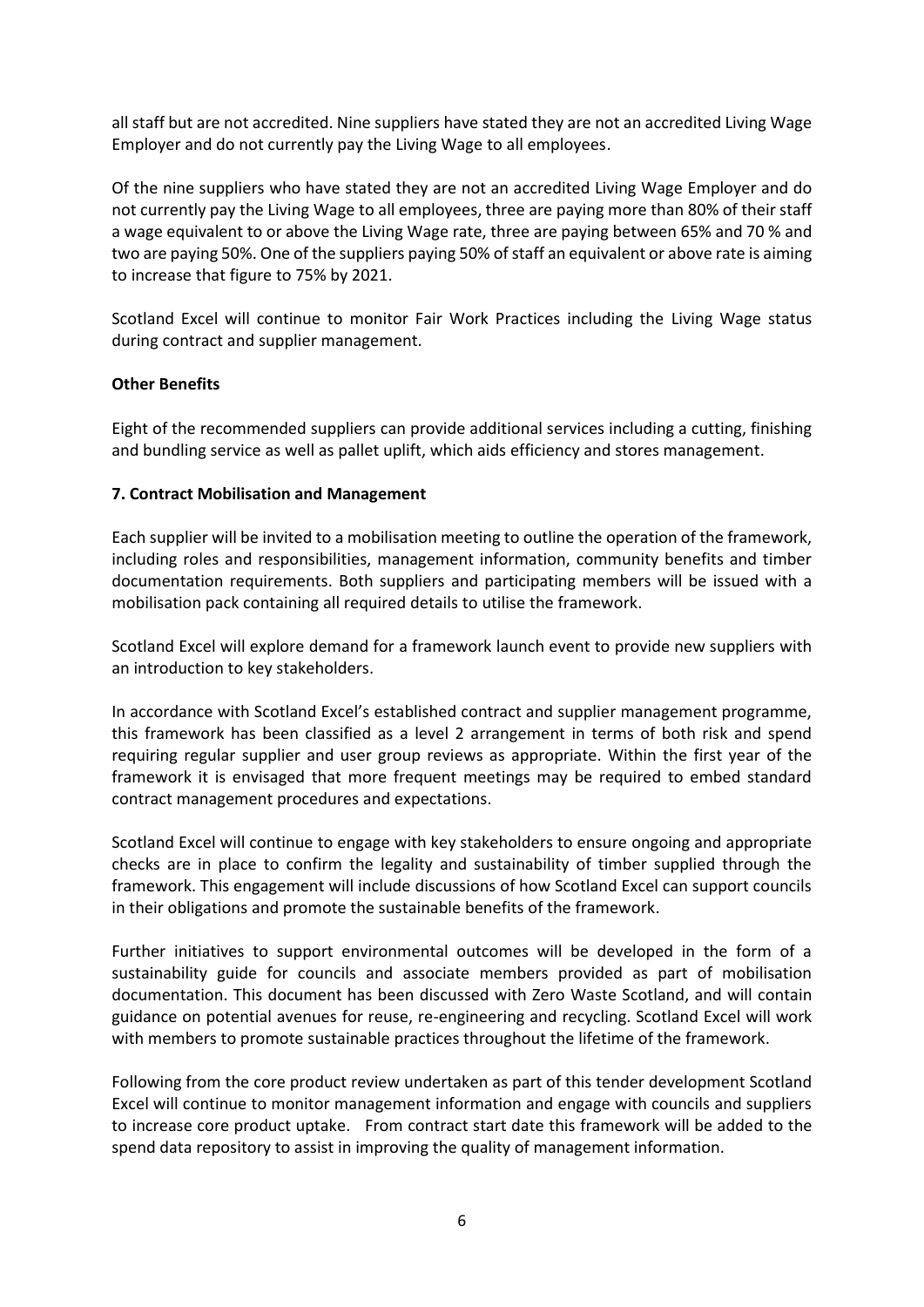The framework has adopted a new approach to community benefits, as detailed in section six of this report. This approach will see Scotland Excel monitor management information and advise members and suppliers as and when spend thresholds have been reached and community benefit outcomes are required to be delivered.

## **8. Summary**

This framework for the supply and delivery of building and timber materials will maximise collaboration, embed best practice procurement of timber materials and deliver best value in terms of price, quality and service.

A range of benefits will be achieved in relation to savings, price stability and sustainable procurement. Positive efficiencies have been achieved through close working relationships with an already established UIG to rationalise the core list. New lots have been introduced for kitchen units and worktops and timber window frames.

The Executive Sub Committee is requested to approve the recommendations to award lots one to nine of this framework agreement as detailed in Appendix 3.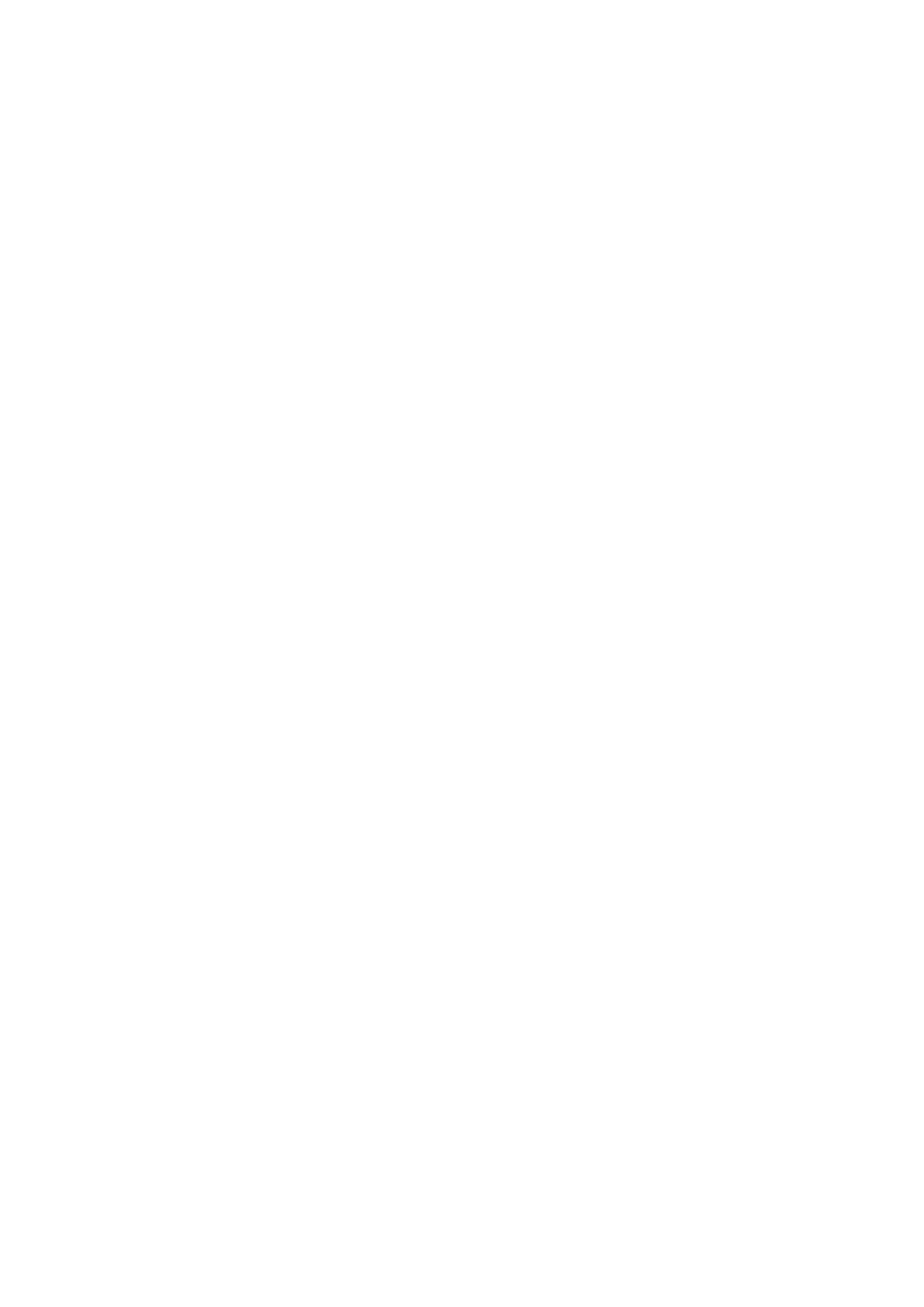#### **Appendix 1 - Participation, Spend and Savings Summary Supply and Delivery of Building and Timber Materials 1314**

| <b>Member Name</b>          | Participation | Participation<br>start date | <b>Estimated</b><br>annual spend | <b>Source of Spend Data</b>     | Indexation*<br>$(\%)$ | Estimated<br>Forecast<br>Saving (%) | <b>Estimated</b><br><b>Annual Saving</b> | <b>Basis of Saving</b>       |
|-----------------------------|---------------|-----------------------------|----------------------------------|---------------------------------|-----------------------|-------------------------------------|------------------------------------------|------------------------------|
| Aberdeen City Council       | Yes           | June 2019                   |                                  | £1,200,000 Validated by council | 2.1%                  | $-1.2%$                             | $-£14,853$                               | Benchmarked current contract |
| Aberdeenshire Council       | Yes           | June 2019                   |                                  | £149,615 Validated by council   | 2.1%                  | 7.7%                                | £11,520                                  | Benchmarked current contract |
| Angus Council               | Yes           | June 2019                   |                                  | £6,810 Validated by council     | 2.1%                  | 0.3%                                | £18                                      | Benchmarked current contract |
| Argyll & Bute Council       | Yes           | June 2019                   |                                  | £11,330 Validated by council    | 2.1%                  | 2.4%                                | £274                                     | Benchmarked current contract |
| City of Edinburgh Council   | Yes           | June 2019                   |                                  | £83,354 Validated by council    | 2.1%                  | $-4.7%$                             | $-£3,896$                                | Benchmarked current contract |
| Clackmannanshire Council    | Yes           | June 2019                   |                                  | £150,000 Validated by council   | 2.1%                  | 4.8%                                | £7,229                                   | Benchmarked current contract |
| Comhairle nan Eilean Siar   | Yes           | June 2019                   |                                  | £15,000 Validated by council    | 2.1%                  | $-0.1%$                             | $-£14$                                   | Benchmarked current contract |
| Dumfries & Galloway Council | Yes           | June 2019                   | £22,687                          | Validated by council            | 2.1%                  | 0.6%                                | £131                                     | Benchmarked current contract |
| Dundee City Council         | Yes           | June 2019                   | £447,804                         | Validated by council            | 2.1%                  | 0.0%                                | £29                                      | Benchmarked current contract |
| East Ayrshire Council       | Yes           | June 2019                   |                                  | £720,000 Validated by council   | 2.1%                  | 0.0%                                | £Ο                                       | Benchmarked current contract |
| East Dunbartonshire Council | Yes           | June 2019                   |                                  | £23,330 Validated by council    | 2.1%                  | $-1.1%$                             | $-E247$                                  | Benchmarked current contract |
| East Lothian Council        | Yes           | June 2019                   | £361,844                         | Based on previous MI            | 2.1%                  | 6.2%                                | £22,275                                  | Benchmarked current contract |
| East Renfrewshire Council   | Yes           | June 2019                   | £22,421                          | Based on previous MI            | 2.1%                  | 2.4%                                | £527                                     | Benchmarked current contract |
| <b>Falkirk Council</b>      | Yes           | June 2019                   | £49,150                          | Based on previous MI            | 2.1%                  | 0.0%                                | $-£19$                                   | Benchmarked current contract |
| <b>Fife Council</b>         | Yes           | June 2019                   |                                  | £1,500,000 Validated by council | 2.1%                  | 5.4%                                | £81,491                                  | Benchmarked current contract |
| Glasgow City Council        | Yes           | June 2019                   | £14,455                          | Validated by council            | 2.1%                  | $-5.2%$                             | $-£747$                                  | Benchmarked current contract |
| <b>Highland Council</b>     | Yes           | June 2019                   |                                  | £81,879 Validated by council    | 2.1%                  | 5.0%                                | £4,121                                   | Benchmarked current contract |
| Inverclyde Council          | Yes           | June 2019                   |                                  | £39,319 Validated by council    | 2.1%                  | 1.3%                                | £492                                     | Benchmarked current contract |
| Midlothian Council          | Yes           | June 2019                   |                                  | £250,000 Validated by council   | 2.1%                  | $-5.5%$                             | $-£13,710$                               | Benchmarked current contract |
| North Ayrshire Council      | Yes           | June 2019                   |                                  | £842,663 Validated by council   | 2.1%                  | 3.7%                                | £31,374                                  | Benchmarked current contract |
| North Lanarkshire Council   | Yes           | June 2019                   |                                  | £14,134 Validated by council    | 2.1%                  | 3.3%                                | £469                                     | Benchmarked current contract |
| Orkney Islands Council      | Yes           | June 2019                   |                                  | £16,454 Validated by council    | 2.1%                  | 0.6%                                | £97                                      | Benchmarked current contract |
| Perth & Kinross Council     | Yes           | June 2019                   |                                  | £84,790 Validated by council    | 2.1%                  | 4.6%                                | £3,911                                   | Benchmarked current contract |
| Renfrewshire Council        | Yes           | June 2019                   |                                  | £300,000 Validated by council   | 2.1%                  | 2.5%                                | £7,589                                   | Benchmarked current contract |
| Scottish Borders Council    | Yes           | June 2019                   | £7,154                           | Validated by council            | 2.1%                  | $-3.4%$                             | $-£243$                                  | Benchmarked current contract |
| Shetland Islands Council    | Yes           | June 2019                   |                                  | £55,000 Validated by council    | 2.1%                  | $-0.1%$                             | $-£32$                                   | Benchmarked current contract |
| South Ayrshire Council      | Yes           | June 2019                   |                                  | £198,190 Validated by council   | 2.1%                  | 2.0%                                | £3,936                                   | Benchmarked current contract |
| South Lanarkshire Council   | Yes           | June 2019                   | £1,188,951                       | Validated by council            | 2.1%                  | $-1.5%$                             | $-£17,391$                               | Benchmarked current contract |
| <b>Stirling Council</b>     | No            |                             |                                  |                                 | 2.1%                  |                                     |                                          | Benchmarked current contract |
| Moray Council               | Yes           | June 2019                   |                                  | £39,514 Validated by council    | 2.1%                  | 10.6%                               | £4,189                                   | Benchmarked current contract |
| West Dunbartonshire Council | Yes           | June 2019                   |                                  | £1,032,400 Validated by council | 2.1%                  | 1.8%                                | £18,921                                  | Benchmarked current contract |
| West Lothian Council        | Yes           | June 2019                   |                                  | £1,001,220 Validated by council | 2.1%                  | $-0.5%$                             | $-£4,724$                                | Benchmarked current contract |
| <b>Associate Members</b>    | Yes           | June 2019                   | £1,146,860                       | Based on previous MI            | 2.1%                  | $-3.0%$                             | $-£34,401$                               | Benchmarked current contract |
| Total                       |               |                             | £11,076,329                      |                                 | 2.1%                  | 1.0%                                | £108,316                                 |                              |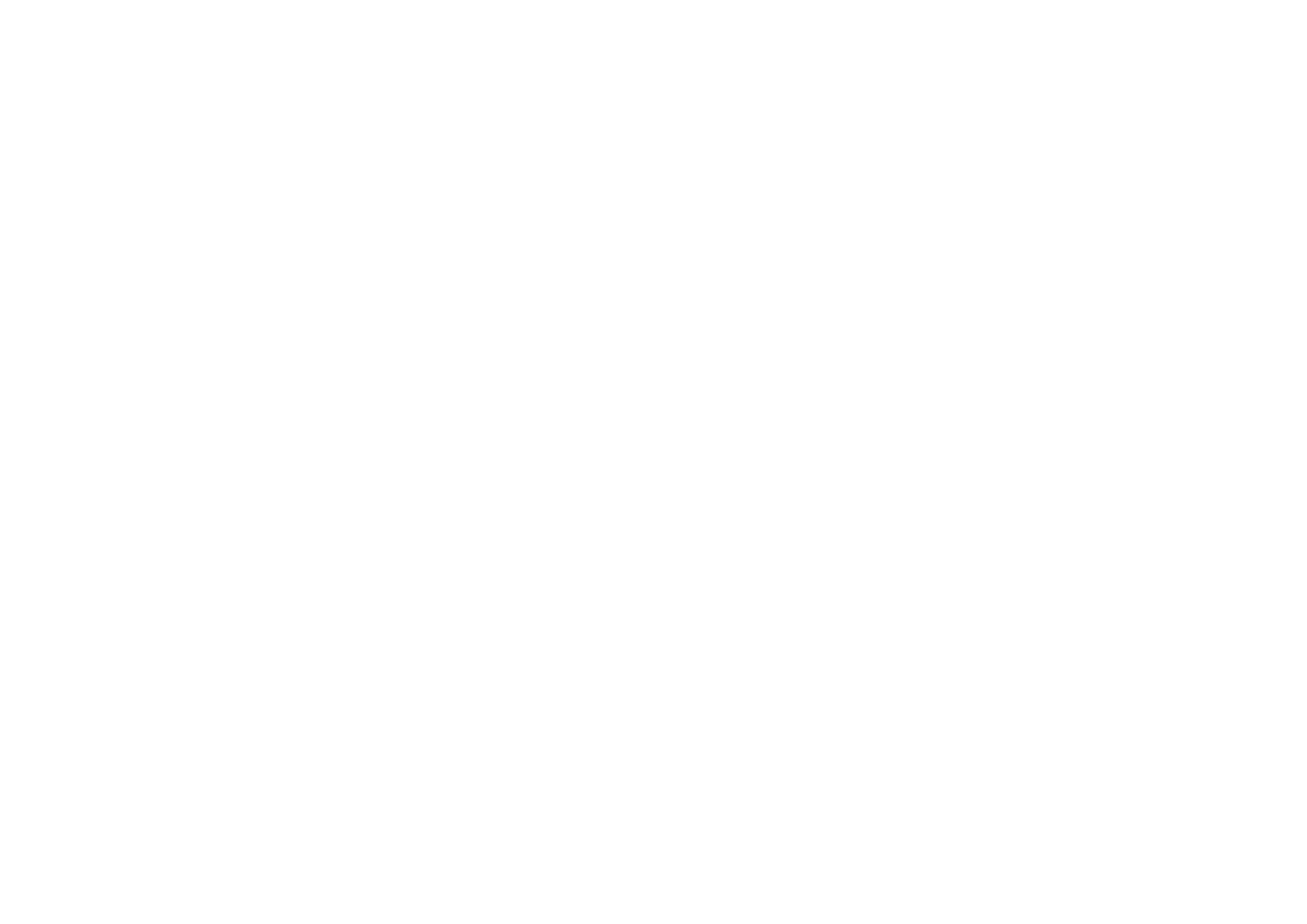## **Appendix 2 – Summary of Offers Received**

|                                                   | <b>SME</b>    |                 | Lots             |
|---------------------------------------------------|---------------|-----------------|------------------|
| <b>Tenderer's Name</b>                            | <b>Status</b> | <b>Location</b> | <b>Tendered</b>  |
| Abacus Agents Ltd                                 | Small         | Dundee          | 10               |
| D.McNair (Builders Merchants) Limited             | Medium        | Kirkintilloch   | 1, 3, 4, 5, 8, 9 |
| Dumfries Timber Company Ltd                       | Medium        | <b>Dumfries</b> | 1, 3, 4, 5, 8, 9 |
| Fibo UK Limited                                   | Micro         | Chesham         | 5.               |
| <b>Grafton Merchanting GB Limited</b>             | Large         | Glasgow         | 1, 3, 4, 5, 8, 9 |
| Hall & Tawse Joinery Limited                      | Medium        | Aberdeen        | $\overline{2}$   |
| Innes Building & Timber (Merchants) Ltd           | Small         | Falkirk         | 3,4,8,10         |
| Independent Glass Company Limited                 | Large         | Rutherglen      | 10               |
| Jewson Limited                                    | Large         | Coventry        | 1,2,3,4,5,6,8,9  |
| Joinery & Timber Creations (65) Limited           | Large         | Dundee          | 5,6              |
| MGM Timber (Scotland) Limited                     | Medium        | Perth           | 1,3,4,5          |
| M & J Timber Limited t/a M & J Builders Merchants | Small         | Greenock        | 1, 3, 4, 5, 8, 9 |
| Nordan UK Ltd                                     | Medium        | Livingston      | 7                |
| Nu-Style Products Limited                         | Small         | Aberdeen        | 5                |
| <b>Rearo Laminates Limited</b>                    | Medium        | Glasgow         | 5,6              |
| <b>Rembrand Timber Limited</b>                    | Medium        | Dundee          | 1, 3, 4, 5, 9    |
| Rixonway Kitchens Limited                         | Large         | Dewsbury        | 6                |
| Rowan Timber Supplies (Scotland) Limited          | Medium        | Airdrie         | 3,5              |
| Scotdor t/a DorSuite                              | Medium        | East Kilbride   | 1,2              |
| Scotia Roofing Supplies Limited                   | Small         | Forfar          | 9                |
| <b>SIG Trading Limited</b>                        | Small         | Uddingston      | 9                |
| St Andrews Timber & Building Supplies Ltd         | Small         | Edinburgh       | 3,4              |
| The Symphony Group Plc                            | Large         | Barnsley        | 6                |
| Thornbridge Sawmills Limited                      | Medium        | Grangemouth     | 1,3,4            |
| <b>Travis Perkins Trading Company Limited</b>     | Large         | Northampton     | 1, 3, 8          |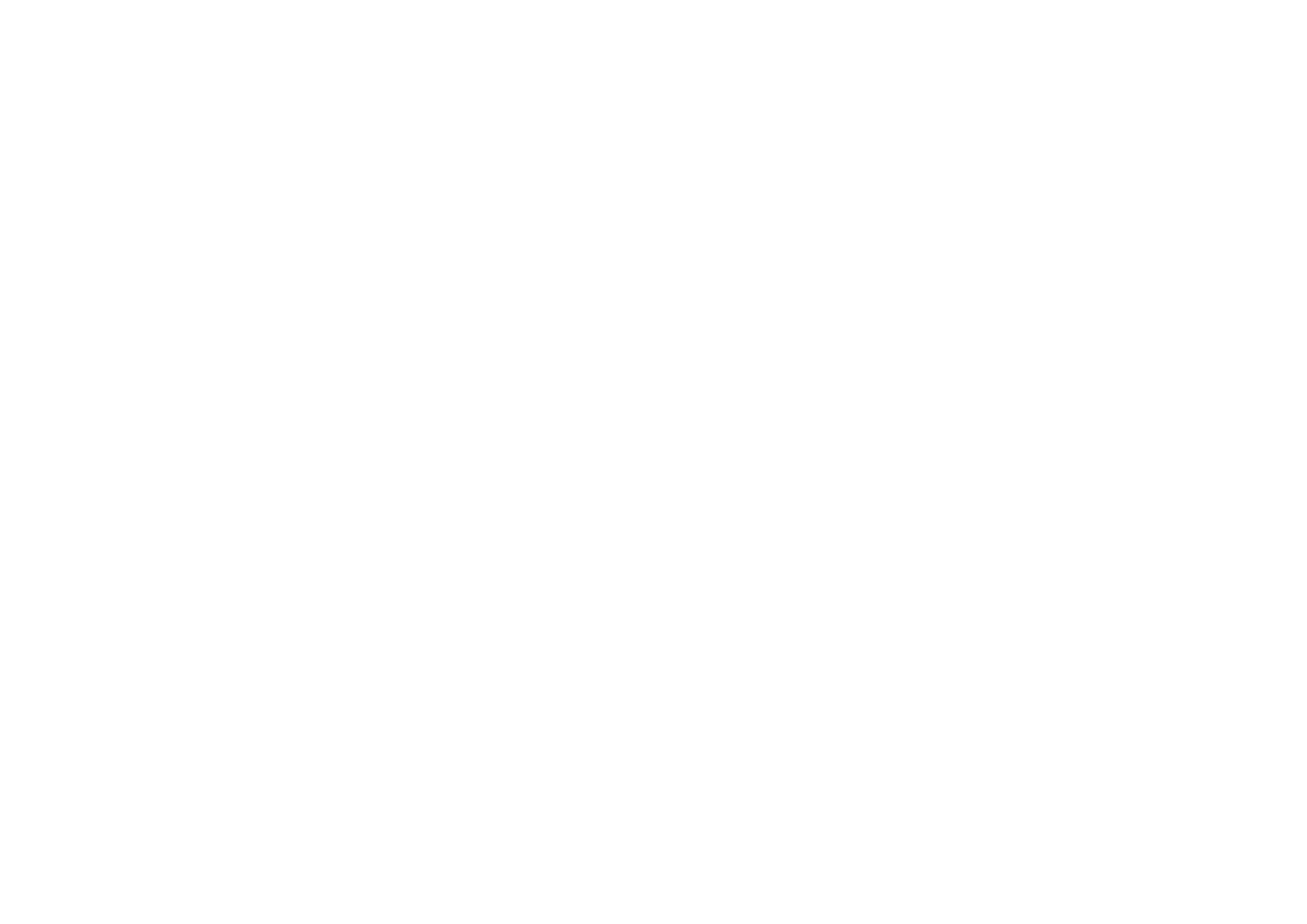## **Appendix 3 – Scoring and Recommendations**

| <b>Lot 1: Timber Doors</b>                        |              |                     | Lot 2: Timber Door Sets                             |                 |
|---------------------------------------------------|--------------|---------------------|-----------------------------------------------------|-----------------|
| <b>Tenderer</b>                                   | <b>Score</b> | Awarded<br>(Yes/No) | <b>Tenderer</b><br><b>Score</b>                     | Award<br>(Yes/l |
| Travis Perkins Trading Company Limited            | 97.75        | Yes                 | Hall & Tawse Joinery Limited<br>83.50               | Yes             |
| <b>Grafton Merchanting GB Limited</b>             | 86.60        | <b>Yes</b>          | Scotdor t/a DorSuite<br>79.66                       | Yes             |
| <b>Rembrand Timber Limited</b>                    | 85.47        | Yes                 | Jewson Limited<br>68.19                             | Yes             |
| Thornbridge Sawmills Limited                      | 84.42        | Yes                 |                                                     |                 |
| D McNair (Builders Merchants) Limited             | 79.80        | <b>Yes</b>          | <b>Lot 3: Sheet and Timber Materials</b>            |                 |
| Jewson Limited                                    | 73.75        | <b>Yes</b>          | <b>Tenderer</b><br><b>Score</b>                     | Award<br>(Yes/l |
| MGM Timber (Scotland) Limited                     | 72.11        | Yes                 | MGM Timber (Scotland) Limited<br>97.25              | Yes             |
| Dumfries Timber Company Ltd                       | 71.80        | <b>Yes</b>          | 88.22<br>D McNair (Builders Merchants) Limited      | Yes             |
| M & J Timber Limited t/a M & J Builders Merchants | 57.26        | No.                 | Innes Building & Timber (Merchants)<br>82.21<br>Ltd | Yes             |
| Scotdor t/a DorSuite                              | 45.16        | No.                 | 80.23<br>Jewson Limited                             | Yes             |

|                     | <b>Lot 2: Timber Door Sets</b> |              |                     |  |  |  |  |
|---------------------|--------------------------------|--------------|---------------------|--|--|--|--|
| Awarded<br>(Yes/No) | Tenderer                       | <b>Score</b> | Awarded<br>(Yes/No) |  |  |  |  |
| Yes                 | Hall & Tawse Joinery Limited   | 83.50        | Yes                 |  |  |  |  |
| Yes                 | Scotdor t/a DorSuite           | 79.66        | Yes                 |  |  |  |  |
| Yes                 | Jewson Limited                 | 68.19        | Yes                 |  |  |  |  |

| Yes |                 | <b>Lot 3: Sheet and Timber Materials</b> |              |                            |  |  |  |  |
|-----|-----------------|------------------------------------------|--------------|----------------------------|--|--|--|--|
| Yes | <b>Tenderer</b> |                                          | <b>Score</b> | <b>Awarded</b><br>(Yes/No) |  |  |  |  |
| Yes |                 | MGM Timber (Scotland) Limited            | 97.25        | Yes                        |  |  |  |  |
| Yes |                 | D McNair (Builders Merchants) Limited    | 88.22        | <b>Yes</b>                 |  |  |  |  |
| No  | Ltd             | Innes Building & Timber (Merchants)      | 82.21        | Yes                        |  |  |  |  |
| No  | Jewson Limited  |                                          | 80.23        | <b>Yes</b>                 |  |  |  |  |
|     | Limited         | Rowan Timber Supplies (Scotland)         | 78.75        | Yes                        |  |  |  |  |
|     |                 | Thornbridge Sawmills Limited             | 78.45        | <b>Yes</b>                 |  |  |  |  |
|     |                 | <b>Rembrand Timber Limited</b>           | 77.97        | Yes                        |  |  |  |  |
|     |                 | Dumfries Timber Company Ltd              | 77.94        | Yes                        |  |  |  |  |
|     | Merchants       | M & J Timber Limited t/a M & J Builders  | 77.30        | Yes                        |  |  |  |  |
|     |                 | Travis Perkins Trading Company Limited   | 77.20        | Yes                        |  |  |  |  |
|     |                 | <b>Grafton Merchanting GB Limited</b>    | 72.30        | Yes                        |  |  |  |  |
|     | Ltd             | St Andrews Timber & Building Supplies    | 69.19        | Yes                        |  |  |  |  |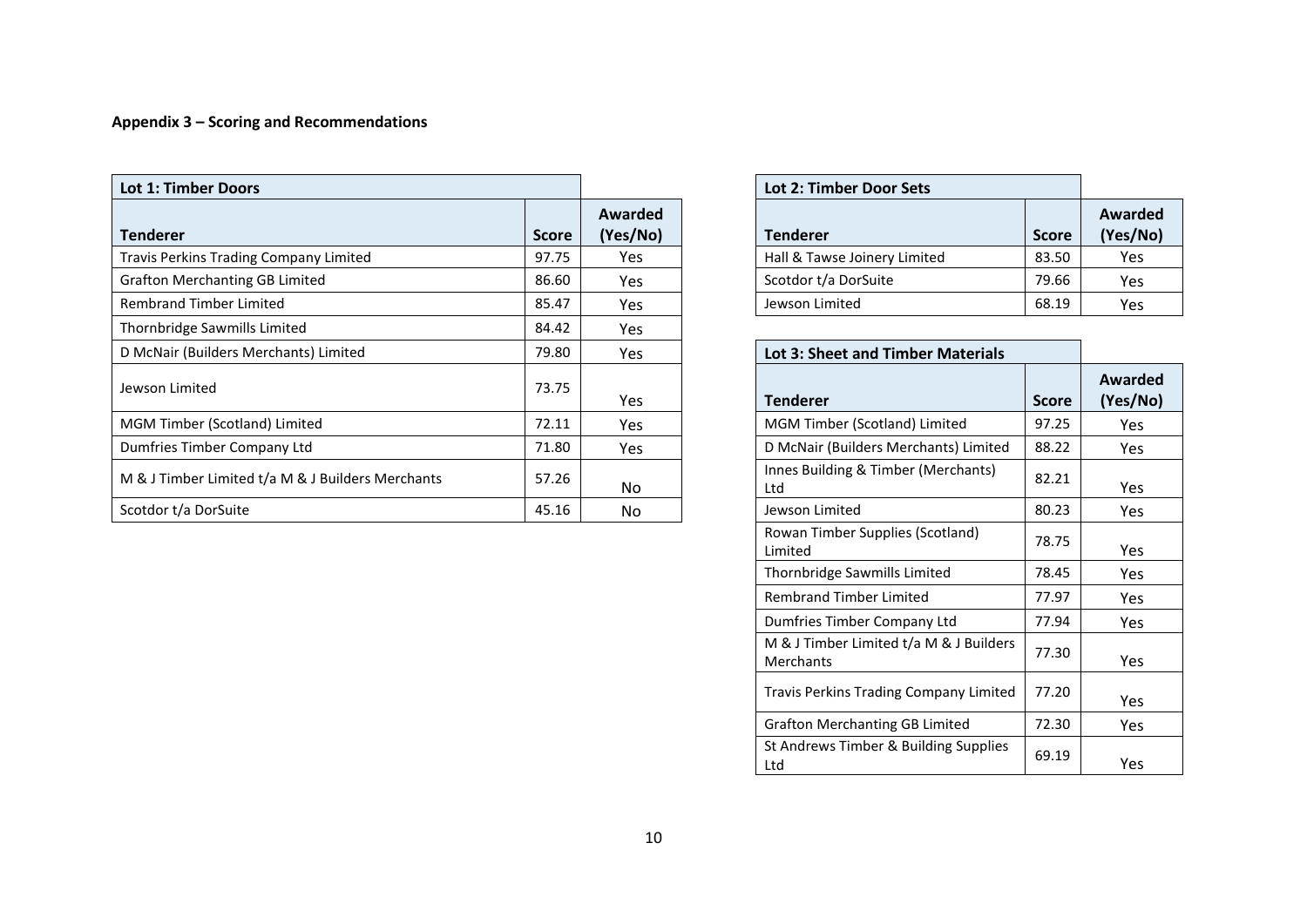| <b>Lot 4: Timber Fencing</b>                      |              |                     | <b>Lot 5: Laminated Wall Panels</b>                        |                 |
|---------------------------------------------------|--------------|---------------------|------------------------------------------------------------|-----------------|
| <b>Tenderer</b>                                   | <b>Score</b> | Awarded<br>(Yes/No) | <b>Tenderer</b><br><b>Score</b>                            | Award<br>(Yes/l |
| MGM Timber (Scotland) Limited                     | 92.50        | Yes                 | Fibo UK Limited<br>94.25                                   | Yes             |
| Innes Building & Timber (Merchants) Ltd           | 91.29        | Yes                 | MGM Timber (Scotland) Limited<br>92.75                     | Yes             |
| D McNair (Builders Merchants) Limited             | 89.06        | Yes                 | Joinery & Timber Creations (65) Ltd<br>81.79               | Yes             |
| Thornbridge Sawmills Limited                      | 87.75        | Yes                 | Nu-Style Products Limited<br>80.39                         | Yes             |
| Jewson Limited                                    | 86.95        | Yes                 | 75.26<br>Rearo Laminates Limited                           | Yes             |
| Dumfries Timber Company Ltd                       | 83.74        | Yes                 | D McNair (Builders Merchants) Limited<br>74.93             | Yes             |
| <b>Rembrand Timber Limited</b>                    | 80.40        | Yes                 | Rowan Timber Supplies (Scotland) Limited<br>72.94          | Yes             |
| <b>Grafton Merchanting GB Limited</b>             | 77.43        | Yes                 | 71.50<br>Jewson Limited                                    | Yes             |
| M & J Timber Limited t/a M & J Builders Merchants | 74.31        | Yes                 | M & J Timber Limited t/a M & J Builders Merchants<br>71.35 | Yes             |
| St Andrews Timber & Building Supplies Ltd         | 54.58        | No.                 | Dumfries Timber Company Ltd<br>70.17                       | Yes             |

|                     | <b>Lot 5: Laminated Wall Panels</b>               |              |                     |
|---------------------|---------------------------------------------------|--------------|---------------------|
| Awarded<br>(Yes/No) | <b>Tenderer</b>                                   | <b>Score</b> | Awarded<br>(Yes/No) |
| Yes                 | Fibo UK Limited                                   | 94.25        | <b>Yes</b>          |
| Yes                 | MGM Timber (Scotland) Limited                     | 92.75        | <b>Yes</b>          |
| Yes                 | Joinery & Timber Creations (65) Ltd               | 81.79        | Yes                 |
| Yes                 | Nu-Style Products Limited                         | 80.39        | <b>Yes</b>          |
| Yes                 | Rearo Laminates Limited                           | 75.26        | Yes.                |
| Yes                 | D McNair (Builders Merchants) Limited             | 74.93        | <b>Yes</b>          |
| Yes                 | Rowan Timber Supplies (Scotland) Limited          | 72.94        | <b>Yes</b>          |
| Yes                 | Jewson Limited                                    | 71.50        | <b>Yes</b>          |
| Yes                 | M & J Timber Limited t/a M & J Builders Merchants | 71.35        | <b>Yes</b>          |
| No                  | Dumfries Timber Company Ltd                       | 70.17        | <b>Yes</b>          |
|                     | <b>Grafton Merchanting GB Limited</b>             | 66.32        | No.                 |
|                     | <b>Rembrand Timber Limited</b>                    | 62.94        | No                  |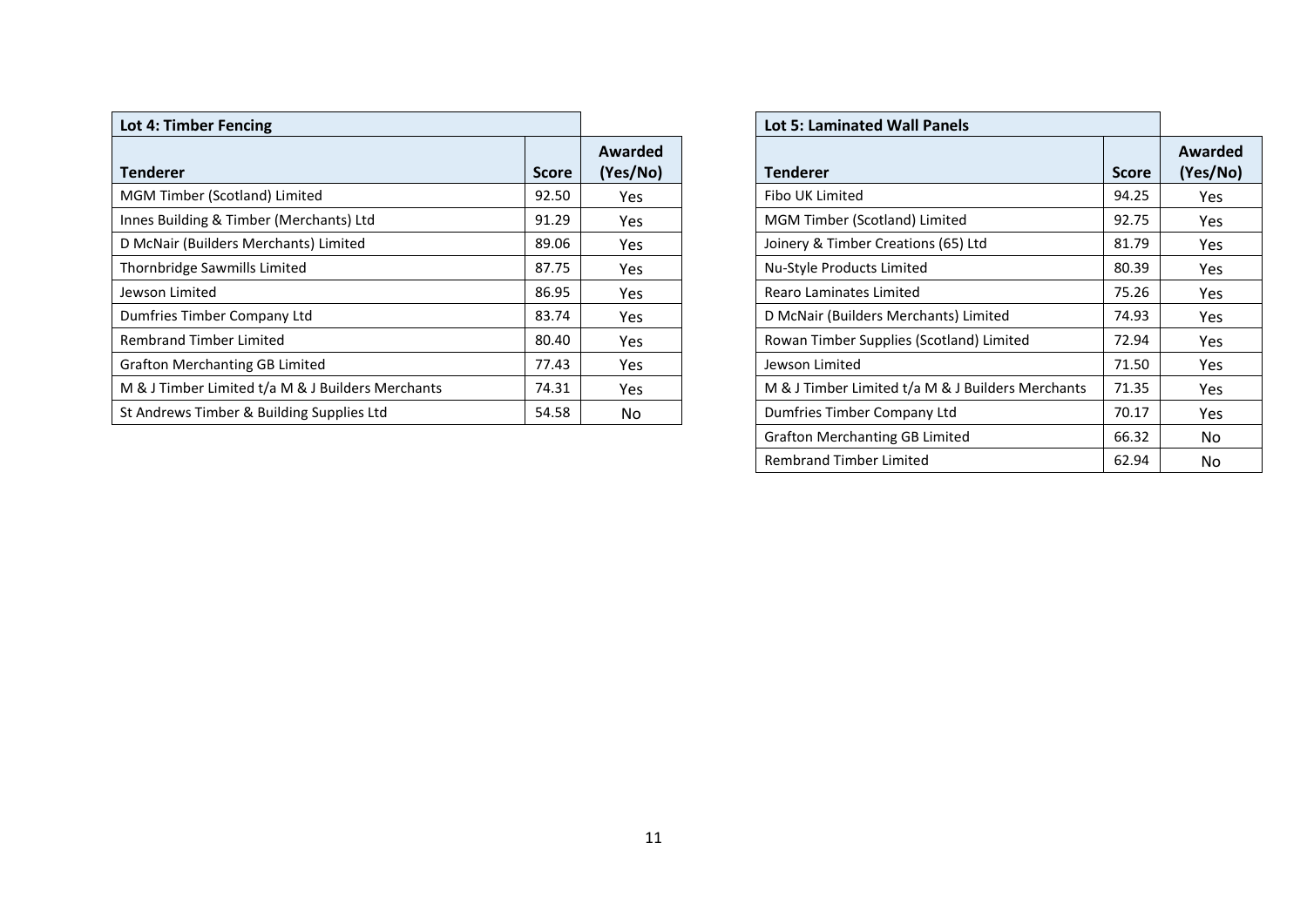| Lot 6: Kitchen Units and Worktops       |              |                     | Lot 9: Roofing Materials              |              |                 |
|-----------------------------------------|--------------|---------------------|---------------------------------------|--------------|-----------------|
| <b>Tenderer</b>                         | <b>Score</b> | Awarded<br>(Yes/No) | <b>Tenderer</b>                       | <b>Score</b> | Award<br>(Yes/I |
| The Symphony Group Plc                  | 94.00        | Yes                 | <b>SIG Trading Limited</b>            | 95.75        | Yes             |
| Rixonway Kitchens Limited               | 90.18        | Yes                 | D McNair (Builders Merchants) Limited | 91.56        | Yes             |
| Joinery & Timber Creations (65) Limited | 88.14        | Yes                 | Dumfries Timber Company Ltd           | 90.19        | Yes             |
| Jewson Limited                          | 78.88        | Yes                 | Jewson Limited                        | 86.38        | Yes             |
| Rearo Laminates Limited                 | 75.29        | No                  | Scotia Roofing Supplies Limited       | 83.09        | Yes             |

| Lot 7: Timber Window Frames |              |                     | <b>Grafton Merchanting GB Limited</b>             | 82.27 | Yes |
|-----------------------------|--------------|---------------------|---------------------------------------------------|-------|-----|
| <b>Tenderer</b>             | <b>Score</b> | Awarded<br>(Yes/No) | M & J Timber Limited t/a M & J Builders Merchants | 76.62 | Yes |
| Nordan UK Ltd               | 83.50        | Yes                 |                                                   |       |     |

| <b>Lot 8: Building Materials</b>                  |              |                     | <b>Tenderer</b>                         | <b>Score</b>               | Aw<br>(Y <sub>0</sub> ) |
|---------------------------------------------------|--------------|---------------------|-----------------------------------------|----------------------------|-------------------------|
| <b>Tenderer</b>                                   | <b>Score</b> | Awarded<br>(Yes/No) | Innes Building & Timber (Merchants) Ltd |                            | LOT NOT                 |
| D McNair (Builders Merchants) Limited             | 96.75        | <b>Yes</b>          | Independent Glass Company Limited       | <b>RECOMMENDI</b><br>AWARD |                         |
| Travis Perkins Trading Company Limited            | 86.50        | Yes                 | Abacus Agents Ltd                       |                            |                         |
| Dumfries Timber Company Ltd                       | 82.96        | Yes                 |                                         |                            |                         |
| <b>Grafton Merchanting GB Limited</b>             | 70.99        | Yes                 |                                         |                            |                         |
| Innes Building & Timber (Merchants) Ltd           | 67.39        | Yes                 |                                         |                            |                         |
| M & J Timber Limited t/a M & J Builders Merchants | 63.39        | Yes                 |                                         |                            |                         |
| Jewson Limited                                    | 61.57        | Yes                 |                                         |                            |                         |

|                     | <b>Lot 9: Roofing Materials</b>                   |              |                     |
|---------------------|---------------------------------------------------|--------------|---------------------|
| Awarded<br>(Yes/No) | <b>Tenderer</b>                                   | <b>Score</b> | Awarded<br>(Yes/No) |
| Yes                 | <b>SIG Trading Limited</b>                        | 95.75        | <b>Yes</b>          |
| <b>Yes</b>          | D McNair (Builders Merchants) Limited             | 91.56        | <b>Yes</b>          |
| Yes                 | Dumfries Timber Company Ltd                       | 90.19        | <b>Yes</b>          |
| Yes                 | Jewson Limited                                    | 86.38        | Yes                 |
| No.                 | Scotia Roofing Supplies Limited                   | 83.09        | <b>Yes</b>          |
|                     | <b>Rembrand Timber Limited</b>                    | 82.88        | <b>Yes</b>          |
|                     | <b>Grafton Merchanting GB Limited</b>             | 82.27        | <b>Yes</b>          |
| Awarded<br>(Yes/No) | M & J Timber Limited t/a M & J Builders Merchants | 76.62        | Yes                 |

| Lot 10: Glazing Materials (NOT RECOMMENDED FOR<br><b>AWARD)</b> |                          |                     |  |
|-----------------------------------------------------------------|--------------------------|---------------------|--|
| Tenderer                                                        | <b>Score</b>             | Awarded<br>(Yes/No) |  |
| Innes Building & Timber (Merchants) Ltd                         | LOT NOT                  |                     |  |
| Independent Glass Company Limited                               | RECOMMENDED FOR<br>AWARD |                     |  |
| Abacus Agents Ltd                                               |                          |                     |  |